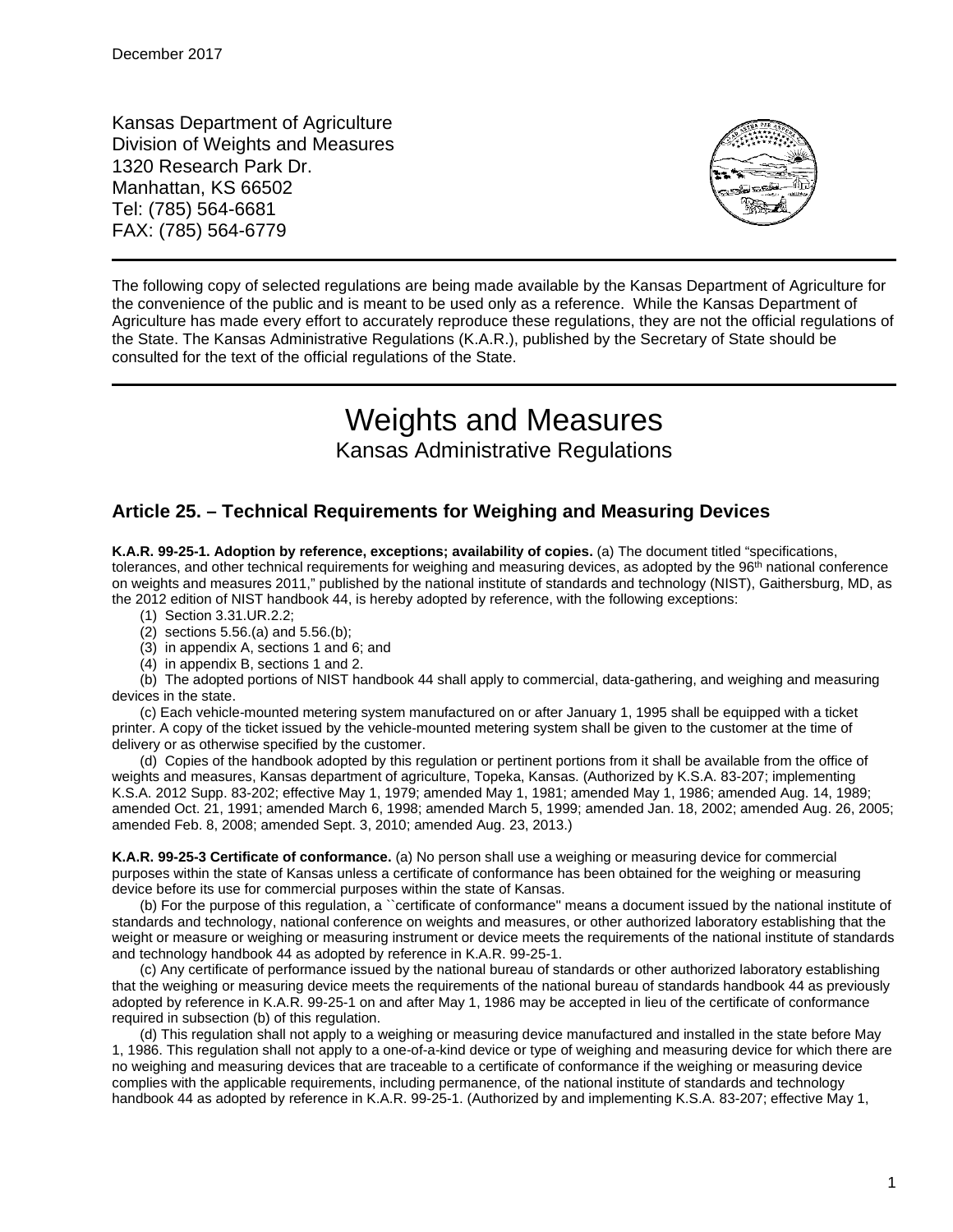1986; amended Aug. 14, 1989; amended Oct. 21, 1991; amended Jan. 18, 2002.)

**K.A.R. 99-25-4 Continuing education requirements for technical representatives.** (a) Before the license of a technical representative is issued or renewed by the Kansas department of agriculture, the technical representative shall complete a minimum of four clock-hours of verifiable continuing education for each category of weighing or measuring devices. The continuing education shall consist of educational seminars regarding the following topics:

- (1) The installation, calibration, or repairing of a weighing or measuring device;
- (2) the applicable state weights and measures laws or regulations;
- (3) the applicable handbooks adopted by reference in these regulations;
- (4) the information required on testing and reporting forms; and

(5) the proper method for testing weights and measures and weighing and measuring devices.(b) All training or continuing education not conducted by the Kansas department of agriculture or representatives of the department shall be approved by the secretary before the training or continuing education is applied toward the requirements for continuing education. (Authorized by K.S.A. 83-207 and K.S.A. 2000 Supp. 55- 442; implementing K.S.A. 2000 Supp. 55-442, K.S.A. 83-302, as amended by L. 2001, Ch. 5, Sec. 483, and K.S.A. 83-402, as amended by L. 2001, Ch. 5, Sec. 484; effective March 6, 1998; amended Jan. 18, 2002.)

**K.A.R. 99-25-5. Technical representative license application and renewal.** (a) Each person applying for a technical representative license or renewal of a license shall submit an application on a form provided by the department of agriculture ("department").

(b)(1) Each license shall be issued or renewed if the technical representative performs the following:

(A) Completes and submits the application form provided by the department;

(B) successfully completes the continuing education seminar conducted by the department for each category of weighing or measuring devices in which the technical representative is registered during the effective period of the technical representative's license;

(C) pays the continuing education seminar fee as follows:

(i) \$82 for each continuing education seminar required for the licensure year beginning on July 1, 2018 and through June 30, 2019;

(ii) \$85 for each continuing education seminar required for the licensure year beginning on July 1, 2019 and through June 30, 2020; and

(iii) \$100 for each continuing education seminar required for each licensure year beginning on or after July 1, 2020; and

(D) obtains a score of at least 80 percent on the examination administered by the department.

(2) Each technical representative license shall expire on June 30.

(c) Each service company shall verify and maintain records documenting that each technical representative

employed by the service company has satisfactorily completed the required training. (Authorized by K.S.A. 83-207; implementing K.S.A. 2016 Supp. 83-302 and K.S.A. 2016 Supp. 83-402; effective March 6, 1998; amended May 8, 2009; amended Dec. 29, 2017.)

**K.A.R. 99-25-6 Notification of nonconforming weighing or measuring device.** (a) Each service company shall notify the weights and measures office by telephone, facsimile, mail, or e-mail within 48 hours of any attempt to calibrate, repair, or adjust a measuring or weighing device that cannot be certified as conforming with all applicable tolerances, specifications, and requirements. The notification shall contain the following information:

- (1) The location of the weighing or measuring device;
- (2) the weighing or measuring device's serial number, identification number, or any other identifying number;
- (3) the name of the technical representative or representatives who attempted to calibrate, repair, or adjust the device;

(4) the date on which the calibration, repair, or adjustment was attempted; and

(5) a description of the factors that the technical representative determined were preventing the device from being repaired or adjusted in order to meet all applicable tolerances, specifications, and requirements.

(b) If a service company sends in a report by a telephone, facsimile, or e-mail, the service company shall mail a hard copy of the same information to the weights and measures office within seven days of the date of the attempt to repair, adjust, or calibrate the weighing and measuring device.

(c) Each report mailed to the administrator shall be considered timely if it is postmarked by the second business day following the unsuccessful attempt to calibrate, repair, or adjust the weighing and measuring device described in the report. (Authorized by K.S.A. 83-207 and K.S.A. 2000 Supp. 55-442; implementing K.S.A. 2000 Supp. 55-442, K.S.A. 83-222, and K.S.A. 83-404, as amended by L. 2001, Ch. 175, Sec. 7; effective March 6, 1998; amended Jan. 18, 2002.)

**K.A.R. 99-25-7 Reporting requirements.** The service company or the city or county department of public inspections of weights and measures shall send a copy of the appropriate report to the weights and measures office within 10 days after a test or inspection in which any of the following devices is found to be within applicable tolerances, standards, and requirements:(a) Large capacity scale;

(b) small capacity scale;

(c) vehicle tank meter; or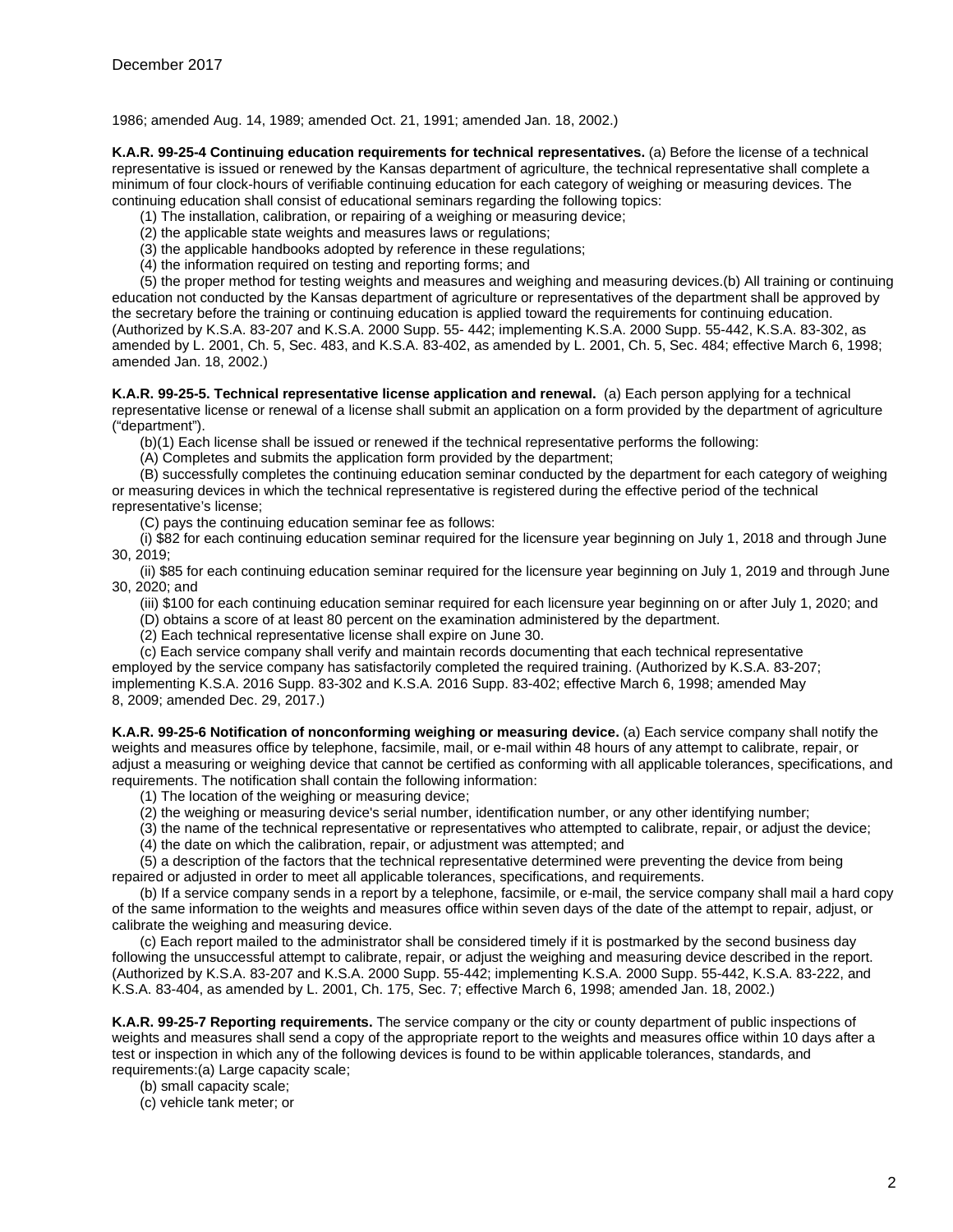(d) LPG meter.Each report shall be submitted on a form obtained from the office of weights and measures, Kansas department of agriculture. (Authorized by K.S.A. 83-207 and K.S.A. 2000 Supp. 55-442; implementing K.S.A. 2000 Supp. 55- 442, K.S.A. 2000 Supp. 83-304, as amended by L. 2001, Ch. 172, Sec. 6, K.S.A. 83-215, and K.S.A. 83-404, as amended by L. 2001, Ch. 175, Sec. 7; effective March 6, 1998; amended Jan. 18, 2002.)

**K.A.R. 99-25-8 Record retention.** Each service company and each owner of a weighing and measuring device shall keep all records as required by K.S.A. 83-304(d) and K.S.A. 83-404(d), respectively, for a period of five years. (Authorized by K.S.A. 1996 Supp. 83-207 and K.S.A. 1996 Supp. 55-442; implementing K.S.A. 1996 Supp. 83-304, as amended by L. 1997, Ch. 89, Sec. 1, and K.S.A. 1996 Supp. 83-404; effective March 6, 1998.)

**K.A.R. 99-25-9. Adoption by reference.** Except as specified in subsection (c), the following uniform regulations published by the national institute of standards and technology (NIST), Gaithersburg, MD, in the 2012 edition of NIST handbook 130, titled ''uniform laws and regulations in the areas of legal metrology and engine fuel quality, as adopted by the 96th national conference on weights and measures 2011,'' are hereby adopted by reference and shall apply to weighing and measuring devices in the state: (a) ''Uniform packaging and labeling regulation'';

- (b) ''uniform regulation for the method of sale of commodities''; and
- (c) ''uniform engine fuels and automotive lubricants regulation,'' except for the following sections:
- (1) 2.1.2, which caps ethanol at 10 percent;
- (2) 2.15, which pertains to the testing standard for B100 biodiesel;
- (3) 2.16, which pertains to the testing standard for biodiesel blends; and
- (4) 3.2.6, which pertains to oxygenates.

Copies of the adopted material or the pertinent portions of it shall be available from the office of weights and measures, Kansas department of agriculture, Topeka, Kansas. (Authorized by K.S.A. 55-442 and K.S.A. 83-207; implementing K.S.A. 55- 442 and K.S.A. 2012 Supp. 83-202; effective Jan. 18, 2002; amended Aug. 26, 2005; amended Feb. 8, 2008; amended Sept. 3, 2010; amended Aug. 23, 2013.)

**K.A.R. 99-25-10. Retail dispenser labeling.** Each retail dispenser of fuel ethanol shall be labeled with the capital letter "E" followed by the percentage of denatured ethanol, by volume, and ending with the word "ethanol" if the percentage of fuel ethanol, by volume, exceeds 10 percent. (Authorized by and implementing K.S.A. 2004 Supp. 55-442; effective Aug. 26, 2005.)

**K.A.R. 99-25-11. Motor fuel defined; testing standards.** (a) "Motor fuel" shall include the following fuel products used for the generation of power in an internal combustion engine, in addition to the fuel products specified in K.S.A. 55-422 and amendments thereto:

- (1) B100 biodiesel fuel;
- (2) biodiesel blended fuels;
- (3) gasoline-ethanol blended fuels; and
- (4) diesel-ethanol blended fuels.

(b) All B100 biodiesel fuel shall meet the requirements of ASTM D 6751-07b, "standard specification for biodiesel fuel (B100) blend stock for distillate fuels."

(c) All blends of biodiesel and diesel fuels shall meet the following requirements:

(1) The base diesel fuel shall meet the requirements of ASTM 975-07b, "standard specification for diesel fuel oils"; and

(2) the biodiesel blend stock shall meet the requirements of ASTM 6751-07b, "standard specification for biodiesel fuel (B100) blend stock for distillate fuels." (Authorized by and implementing K.S.A. 2007 Supp. 55-422 and K.S.A. 55-442; effective Feb. 8, 2008.)

**K.A.R. 99-25-12. Adoption by reference.** The document titled "checking the net contents of packaged goods, as adopted by the 89<sup>th</sup> national conference on weights and measures 2004," including the appendices, published by the national institute of standards and technology (NIST), Gaithersburg, MD in January 2005 as NIST handbook 133 is hereby adopted by reference. (Authorized by and implementing K.S.A. 83-207 and K.S.A. 2009 Supp. 83-202; effective amended Sept. 3, 2010.)

### **Article 26. - Fees**

**K.A.R. 99-26-1. Fees.** (a) The following fees and other necessary and incidental expenses incurred shall be charged for requested services rendered by the secretary or the secretary's authorized representative in conjunction with the testing, proving, or evaluation of weights, measures, and devices, at the following rates:

(1) The testing and proving of any weights, measures, balances, and other measuring devices conducted at the place of use shall be charged at the rate of \$50.00 per hour or fraction thereof.

(2) Conducting or assisting with an evaluation for a national conference on weights and measures certificate of conformance shall be charged at a rate not to exceed \$200.00 per hour or fraction thereof as necessary to cover the expenses incurred by the department in providing these services.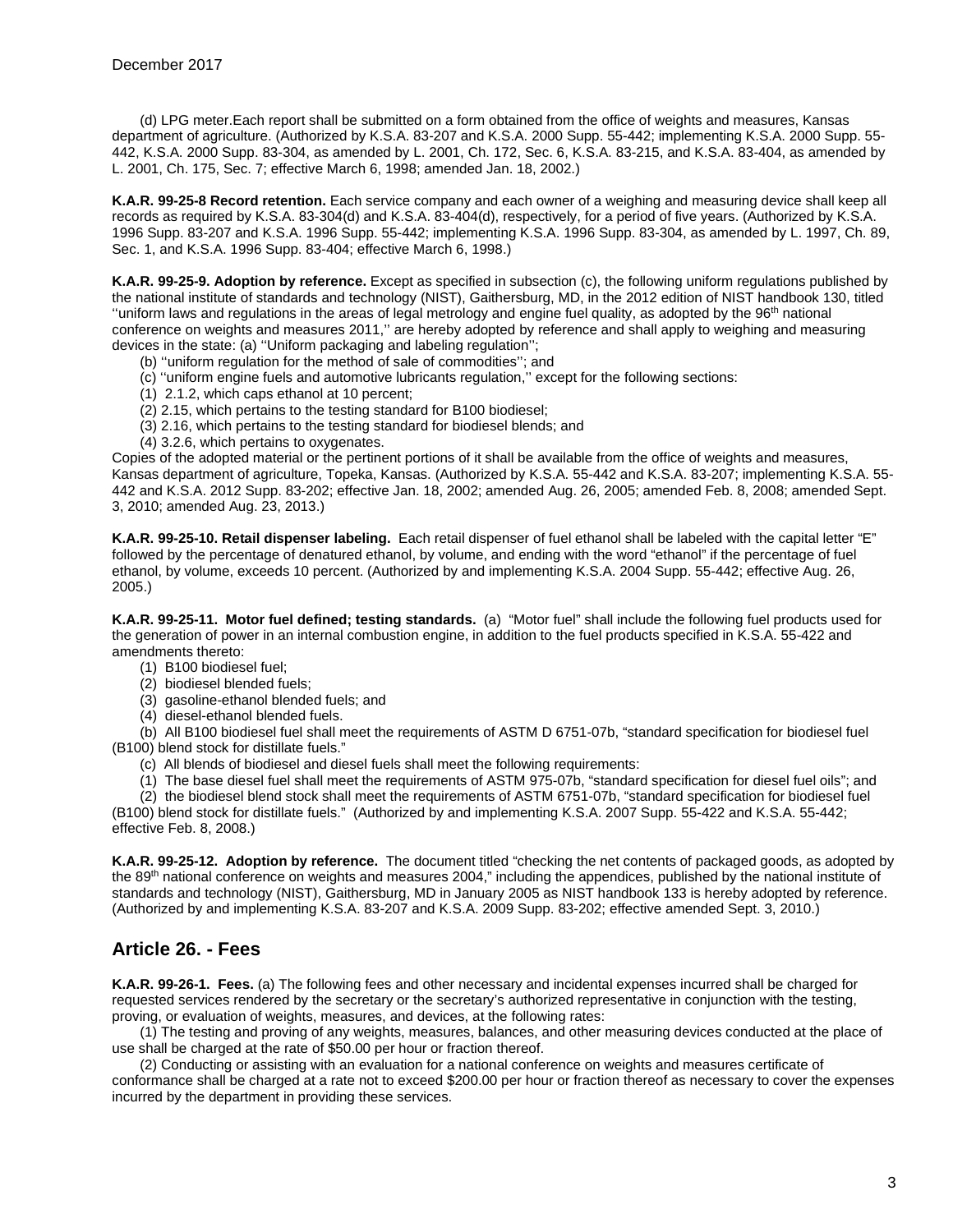(b) In addition to the hourly rates specified in subsection

(a), expenses incurred by personnel, including meals, lodging, transportation, and mileage to and from their duty station to the point of testing, equipment, and other necessary and incidental expenses, may be charged. (Authorized by K.S.A. 83-207 and K.S.A. 2016 Supp. 83-214; implementing K.S.A. 2016 Supp. 83-214; effective, T-83-25, Sept. 1, 1982; effective May 1, 1983; amended, T-99-11-14-90, Nov. 14, 1990; amended Jan. 14, 1990; amended June 9, 2000; amended Jan. 18, 2002; amended May 8, 2009; amended Dec. 29, 2017.)

### **Article 27. – Civil Penalty**

**K.A.R. 99-27-1 Civil penalty.** Civil penalties shall be assessed based on the harm caused by the violation, the nature and persistence of the violation, the length of time over which the violation occurs, any corrective action taken, and any and all relevant circumstances. The penalty shall be based on the following chart. After the maximum penalty is assessed for any violation, the next range of penalties may be applied for any repeat offense.

 $1 = A$  penalty ranging from \$1,001 to \$5,000 per violation.

 $2 = A$  penalty ranging from \$501 to \$1,000.

3 = A penalty ranging from \$100 to \$500 per violation.

| Violation                                                                                 | Penalty |   |
|-------------------------------------------------------------------------------------------|---------|---|
| Offering, exposing for sale, or disposing of an incorrect device, when committed by a     |         |   |
| service company                                                                           |         |   |
| Offering, exposing for sale, or disposing of an incorrect device for which a stop-use     |         |   |
| order has been issued, when committed by an individual                                    |         |   |
| Offering, exposing for sale, or disposing of an incorrect device for which a stop-use     |         |   |
| order has not been issued, when committed by an individual                                |         |   |
| Using or possessing an incorrect weighing or measuring device after being informed        |         |   |
| that device is incorrect                                                                  |         |   |
| Unknowingly using or possessing an incorrect weighing or measuring device                 |         | 3 |
| Without authorization, breaking or removing any tag, mark, or seal on devices or          |         |   |
| packages whose retail worth is less than or equal to \$1,000                              |         |   |
| Without authorization, breaking or removing any tag, mark, or seal on packages whose      |         |   |
| retail worth is greater than \$1,000                                                      |         |   |
| Selling, offering, or exposing for sale less than the represented quantity of any         |         |   |
| commodity, thing, or service that has a retail value less than or equal to \$500          |         | 3 |
| Selling, offering, or exposing for sale, less than the represented quantity of any        |         |   |
| commodity, thing, or service that has a retail value greater than \$500                   |         |   |
| Repeatedly selling, offering, or exposing for sale, less than the represented quantity of |         |   |
| any commodity, thing, or service that has a retail value less than or equal to \$500      |         |   |
| Repeatedly selling, offering, or exposing for sale, less than the represented quantity of |         |   |
| any commodity, thing, or service that has a retail value greater than \$500               |         |   |
| Unknowingly taking or attempting to take more of the represented quantity of any          |         |   |
| commodity, thing, or service that has a retail value less than or equal to \$500          |         |   |
| Unknowingly taking or attempting to take more of the represented quantity of any          |         |   |
| commodity, thing, or service that has a retail value greater than \$500                   |         |   |
| Repeatedly taking or attempting to take more of the represented quantity of any           |         |   |
| commodity, thing, or service that has a retail value less than or equal to \$500          |         |   |
| Repeatedly taking or attempting to take more of the represented quantity of any           |         |   |
| commodity, thing, or service that has a retail value greater than \$500                   |         |   |
| Keeping for the purpose of sale or offering or exposing for sale any commodity that is    |         |   |
| labeled in a manner contrary to law                                                       |         |   |
| Using a device that is not positioned so that a customer may view its indications         |         | 3 |
| Selling, offering for sale or use, or possessing for the purpose of selling or using any  |         |   |
| device or instrument to be used or calculated to falsify any weight or measure            |         |   |
| Disposing of any rejected weight or measure contrary to law or rules and regulations      |         | з |
| Exposing or offering for sale commodities that are in misleading packaging                |         | 3 |
| Repeatedly and after notification by the division of weights and measures, exposing or    |         |   |
| offering for sale commodities that are in misleading packaging                            |         |   |
| Misrepresenting or representing in a manner tending to mislead or deceive an actual       |         |   |
| or prospective purchaser, the price of an                                                 |         |   |
| item offered, exposed, or advertised for sale at retail                                   |         | 3 |
| Misrepresenting or representing in a manner calculated to mislead or deceive an           |         |   |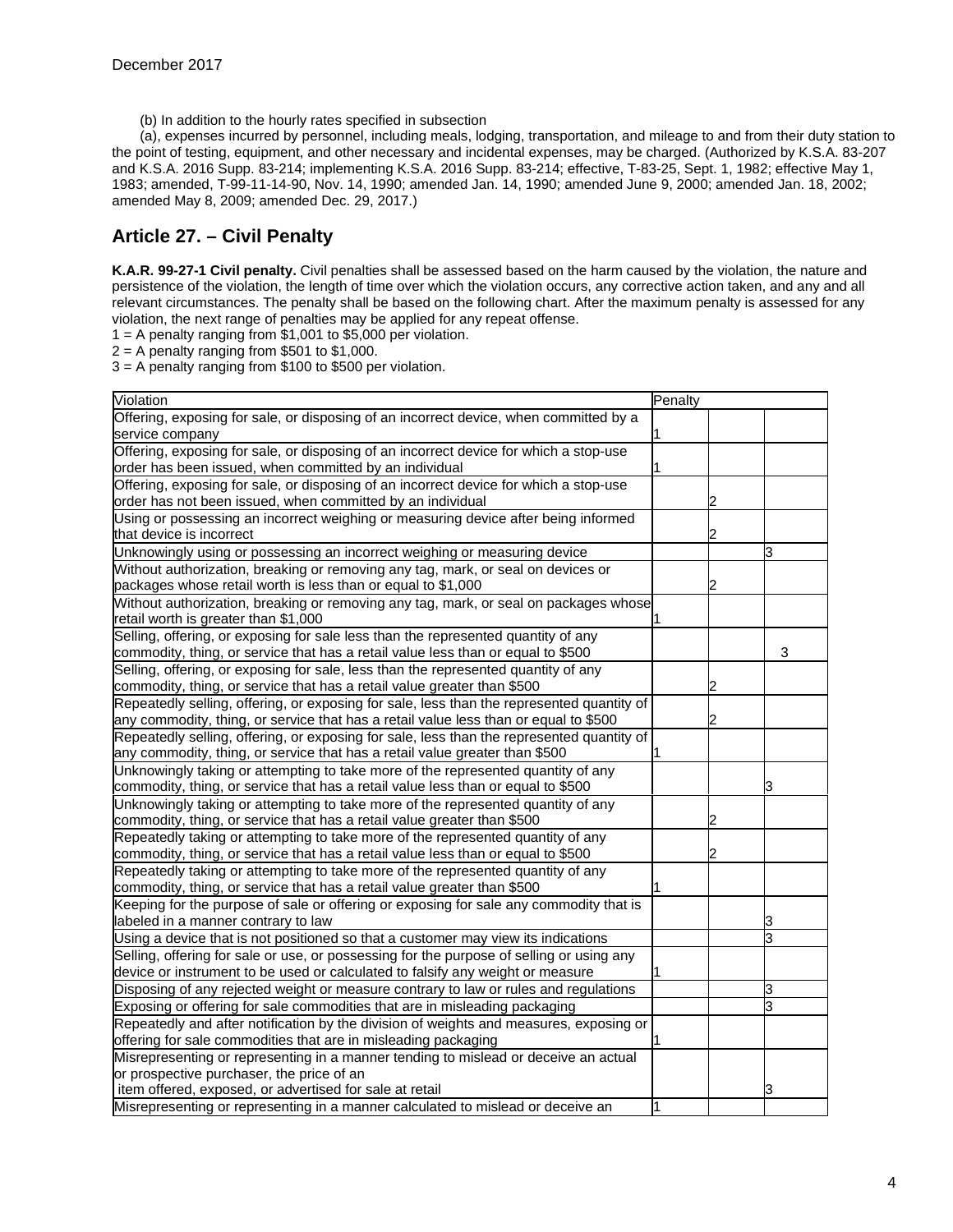| actual or prospective purchaser, the price of an item offered, exposed, or advertised<br>for sale at retail |  |    |
|-------------------------------------------------------------------------------------------------------------|--|----|
| Unknowingly using a device that does not correctly compute total price                                      |  | 3  |
| Knowingly using a device that does not correctly compute total price                                        |  |    |
| Charging or attempting to charge a value that is more than the advertised price for an                      |  |    |
| item or commodity at the time of sale                                                                       |  |    |
| Charging or attempting to charge an incorrect price at the time of sale of an item when                     |  |    |
| more than 24 hours have passed after being informed by the division of weights and                          |  |    |
| measures that the price was incorrect                                                                       |  |    |
| Altering a weight certificate, or using or attempting to use such a certificate for the                     |  |    |
| purpose of altering a weight or delivery, or both                                                           |  |    |
| Hindering or obstructing the secretary or an authorized agent in the performance of                         |  |    |
| official duties                                                                                             |  |    |
| Failing to pay all fees and penalties                                                                       |  |    |
| Failing to keep all inspection reports                                                                      |  |    |
| Failing to make available all inspection reports                                                            |  |    |
| Failing to have any commercial weight, measure, or weighing and measuring device                            |  |    |
| tested                                                                                                      |  |    |
| Selling or offering or exposing for sale LPG in packages or containers that are not                         |  |    |
| labeled properly                                                                                            |  |    |
| Selling, using, removing or otherwise disposing of, or failing to remove from the                           |  |    |
| premises specified, any weighing or measuring device or package or commodity                                |  |    |
| contrary to the terms of any order issued by the secretary                                                  |  |    |
| Violating any order issued by the secretary                                                                 |  |    |
| Acting as or representing such person's self to be a technical representative without                       |  |    |
| having a valid license                                                                                      |  |    |
| Certifying as correct an inaccurate device                                                                  |  | ß. |
| Certifying as correct an inaccurate device and not following established test                               |  |    |
| procedures                                                                                                  |  |    |
| Failing to complete the proper forms in their entirety                                                      |  | ß. |
| Filing false reports                                                                                        |  |    |
| Selling a weighing and measuring device that does not have an NTEP certificate of                           |  |    |
| conformance                                                                                                 |  |    |
| Failing to notify the secretary within 48 hours of a weighing or measuring device that                      |  |    |
| cannot be approved                                                                                          |  | 13 |
| Offering, selling, or exposing for sale fuel that does not conform to the applicable fuel                   |  |    |
| quality standards                                                                                           |  |    |
| Repeatedly offering, selling, or exposing for sale fuel that does not conform to the                        |  |    |
| applicable fuel quality standards                                                                           |  |    |
| Failing to take proper precautions to prevent the offering, selling, or exposing for sale                   |  |    |
| of fuel that does not conform to the applicable fuel quality standards                                      |  |    |
| Knowingly offering, selling, or exposing for sale fuel that does not conform to the                         |  |    |
| applicable fuel quality standards                                                                           |  |    |

(Authorized by and implementing K.S.A. 83-502, K.S.A. 1999 Supp. 55-442, and K.S.A. 1999 Supp. 55-443; effective March 6, 1998; amended June 9, 2000.)

**K.A.R. 99-27-2. Civil penalty; order.** Each order that assesses a civil penalty shall include the following elements:

(a) A statement reciting each subsection of the act authorizing the assessment of a civil penalty;

(b) a specific reference to each provision of the act or implementing regulation that the respondent is alleged to have violated;

(c) a concise statement of the factual basis for each alleged violation;

(d) the amount of the civil penalty; and

(e) a notice of the respondent's right to request a hearing. (Authorized by K.S.A. 55-442 and K.S.A. 2007 Supp. 83-403; implementing K.S.A. 55-443, K.S.A. 2007 Supp. 83-501, and K.S.A. 2007 Supp. 83-502; effective March 6, 1998; amended Jan. 18, 2002; amended July 18, 2008.)

**K.A.R. 99-27-4. Informal settlement.** (a) Any respondent may request an informal settlement conference if the respondent timely filed a written request for a hearing. The request may be contained in the respondent's request for a hearing. The request shall be made before the prehearing conference.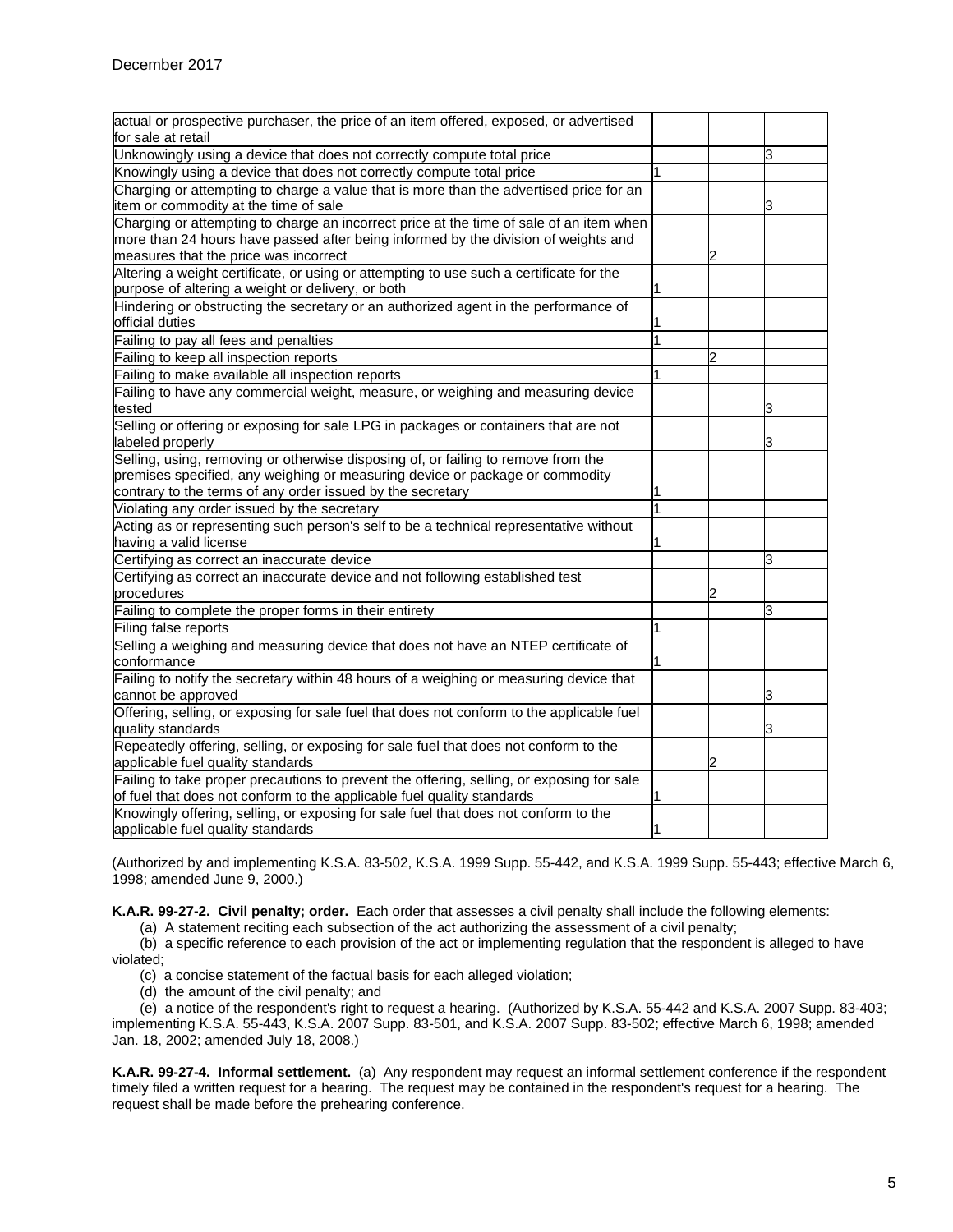(b) If a settlement is reached, the parties shall reduce the settlement to writing and present the proposed written consent agreement to the secretary. The consent agreement shall state that, for the purpose of the proceeding, the following conditions are met:

(1) The respondent admits the jurisdictional allegations and admits the facts stipulated in the consent agreement.

(2) The respondent neither admits nor denies the specific violations contained in the order.

(3) The respondent consents to the assessment of a stated civil penalty, if any is assessed.

The consent agreement shall include all terms of the agreement and shall be signed by all parties or their counsel. (Authorized by K.S.A. 55-442 and K.S.A. 2007 Supp. 83-403; implementing K.S.A. 55-443, K.S.A. 2007 Supp. 83-501, and K.S.A. 2007 Supp. 83-502; effective March 6, 1998; amended Jan. 18, 2002; amended July 18, 2008.)

**K.A.R. 99-27-5. Adjusting the amount of the civil penalty.** (a) At the informal settlement conference, each respondent shall present all evidence relating to adjustment of the civil penalty. This evidence may include mitigating factors or new evidence not previously known to the secretary when the order was issued.

(b) If the respondent presents new evidence establishing facts and circumstances that were unknown to the secretary when the order was issued, one of the following shall apply:

(1) If the new evidence relates to the gravity of the violation, an adjustment may be made to the civil penalty.

(2) If the new evidence establishes that a respondent did not commit the violation, the order shall be amended or vacated.

(c) Each respondent shall have the burden of presenting evidence of any mitigating factors to support any requested reduction in the amount of the civil penalty. The amount of the civil penalty may be reduced if the reduction serves the public interest.

(d) The amount of a civil penalty shall not be reduced to less than \$100 per offense.

(1) The decision regarding reduction of a civil penalty shall lie solely within the discretion of the secretary or the secretary's designee.

(2) A civil penalty shall not be reduced unless evidence of mitigating factors has been presented by the respondent. (Authorized by K.S.A. 55-442 and K.S.A. 2007 Supp. 83-403; implementing K.S.A. 55-443, K.S.A. 2007 Supp. 83-501, and K.S.A. 2007 Supp. 83-502; effective March 6, 1998; amended Jan. 18, 2002; amended July 18, 2008.)

# **Article 30. – Large Capacity Scales; Testing and Service**

**K.A.R. 99-30-2 Registration form.** Each application for issuance or renewal of a scale testing and service company license shall provide the following information:(a) The name and business address of the applicant;

(b) the name, home address, social security number, and date of birth of all technical representatives who repair, calibrate, adjust, or test scales for the applicant;

(c) the signature and title of the applicant or representative;

(d) the date of submission of the application;

(e) a certification that the applicant is fully qualified to install, service, repair, or recondition scales; and

(f) a certification that the applicant has in possession or available for use sufficient standards and equipment adequate to test scales. (Authorized by K.S.A. 83-303; implementing K.S.A. 83- 302, as amended by L. 2001, Ch. 5, Sec. 483; effective May 1, 1986; amended Oct. 21, 1991; amended Jan. 18, 2002.)

**K.A.R. 99-30-3 Conformance with handbook 44.** Each scale testing and service company shall conduct each test and make each repair to scales in conformance with the requirements of the national institute of standards and technology handbook 44 as adopted by reference in K.A.R. 99-25-1. Copies of this material or the pertinent portions of it shall be available from the office of weights and measures, Kansas department of agriculture, Topeka, Kansas. (Authorized by and implementing K.S.A. 83-303; effective May 1, 1986; amended Oct. 21, 1991; amended Jan. 18, 2002.)

**K.A.R. 99-30-4 Minimum required equipment.** Each scale testing and service company shall have at each place of business sufficient standards and equipment to adequately test scales as specified in the notes section of the general code and in the scale code contained in the national institute of standards and technology handbook 44, as adopted by reference in K.A.R. 99- 25-1. (Authorized by and implementing K.S.A. 83-303; effective May 1, 1986; amended Oct. 21, 1991; amended Jan. 18, 2002.)

**K.A.R. 99-30-5 Removal of rejection tags.** (a) For the purpose of testing or repairing a scale, any licensed scale testing and service company may remove an official rejection tag or other mark placed on a scale by authority of the secretary.

(b) After the test is conducted and necessary repairs are completed, the scale testing and service company shall place the scale in service. If the scale is not repaired properly, the scale testing and service company shall replace the rejection tag or other mark with a substitute rejection tag or other mark supplied by the secretary.

(c) After removing an official rejection tag for the purpose of repairing a scale, the scale testing and service company shall send a completed inspection or test report and the official rejection tag to the weights and measures office within 10 days after the date of removing the official rejection tag. The completed inspection or test report may be submitted by facsimile. The inspection or test report or other attached document shall detail all repairs made, and the testing shall be conducted to ensure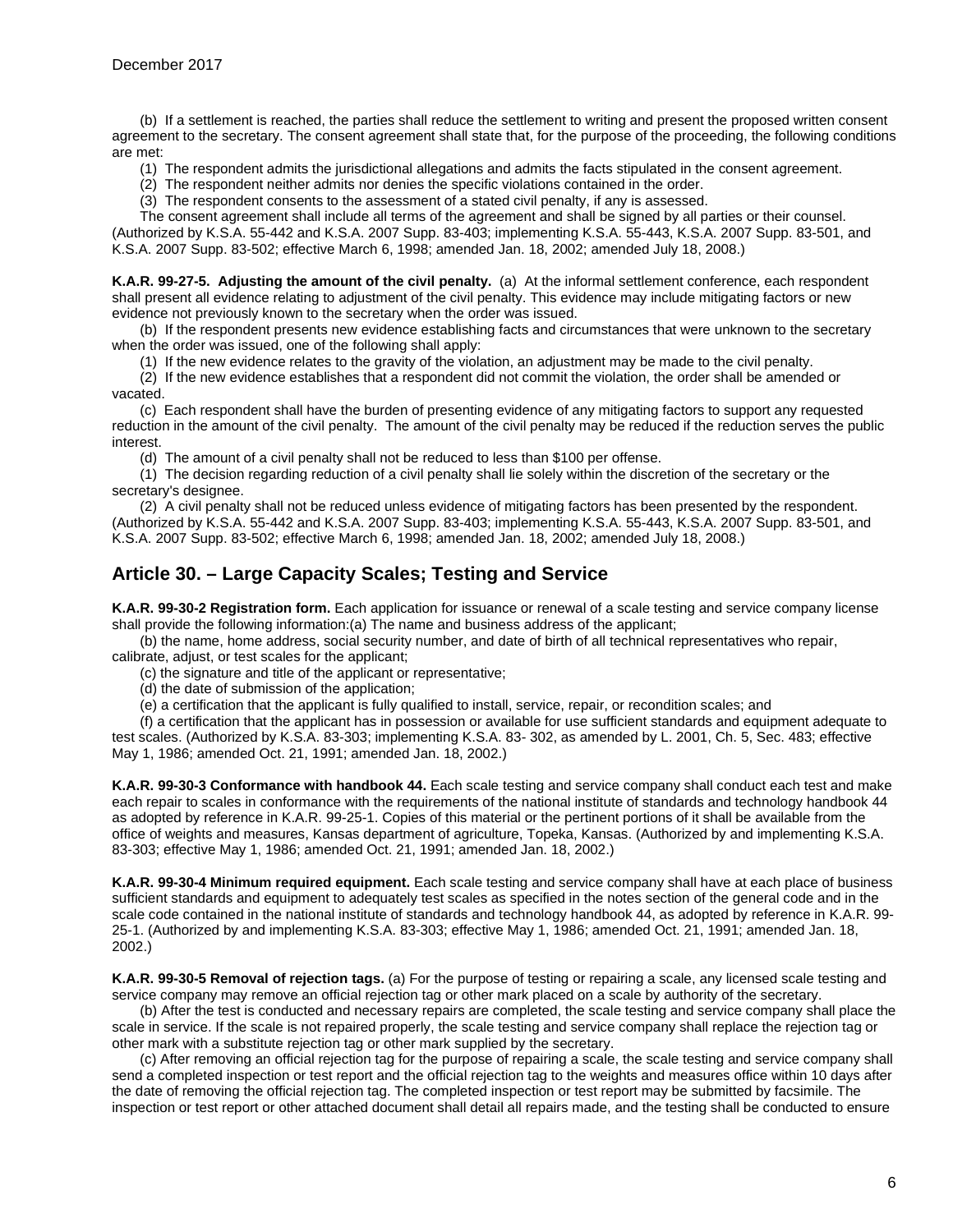that the scale is in compliance with Kansas law and K.A.R. 99-25-1.

(d) Any licensed scale testing and service company may file reports required by this regulation by means of facsimile. If the reports are sent to the weights and measures office by facsimile, the original shall be mailed to the weights and measures office within 10 days after the date of the test or inspection. Notifications mailed to the administrator shall be considered timely if they are postmarked on or before the 10th day following the calibration, repair, or adjustment described in the notification.

(e) This regulation shall apply to new and used scales. (Authorized by K.S.A. 83-207, 83-303 and K.S.A. 2000 Supp. 55- 442; implementing K.S.A. 2000 Supp. 55-442, K.S.A. 83-222 and K.S.A. 83- 404, as amended by L. 2001, Ch. 175, Sec. 7; effective May 1, 1986; amended Oct. 21, 1991; amended March 6, 1998; amended Jan. 18, 2002.)

**K.A.R. 99-30-6 Placed-in-service report.** Each scale testing and service company shall submit to the secretary a placed-inservice report, also referred to as the DI-701 report, within 10 days after a scale has been restored to service or placed in service. The placed-in-service report shall be executed in triplicate. The scale testing and service company shall mail to the secretary the original report and each official rejection tag removed from the device. A duplicate copy of the report shall be delivered to the owner or operator of the device. The scale testing and service company shall retain the third copy of the report. (Authorized by and implementing K.S.A. 83-303; effective May 1, 1986; amended Oct. 21, 1991; amended March 6, 1998; amended Jan. 18, 2002.)

#### **Article 31. – Motor-Vehicle Fuel Measuring Devices**

**K.A.R. 99-31-1. Definition.** "Dispensing device" means any liquefied petroleum gas, motor-vehicle fuel or liquid fuel dispensing pumps, meters or other similar measuring devices and vehicle tanks used in the transportation of liquefied petroleum gas, motor-vehicle fuels or liquid fuels. (Authorized by and implementing K.S.A. 1987 Supp. 83-403; effective May 1, 1986; amended March 20, 1989.)

**K.A.R. 99-31-2 Registration form.** Each application for issuance or renewal of a testing service company license shall provide the following information: (a) The name and business address of the applicant;

(b) the name, home address, social security number, and date of birth of all technical representatives who repair, calibrate, adjust, or test dispensing devices for the applicant;

(c) the signature and title of the applicant or representative;

- (d) the date of submission of the application;
- (e) a certification that the applicant is fully qualified to install, service, repair, or recondition dispensing devices; and

(f) a certification that the applicant has in its possession or available for use sufficient standards and equipment adequate to test dispensing devices. (Authorized by K.S.A. 83-403; implementing K.S.A. 83-402, as amended by L. 2001, Ch. 5, Sec. 484; effective May 1, 1986; amended Dec. 26, 1988; amended Jan. 18, 2002.)

**K.A.R. 99-31-3 Conformance with handbook 44.** Each testing service company shall conduct each test and make each repair to dispensing devices in conformance with the requirements of the national institute of standards and technology handbook 44 as adopted by reference in K.A.R. 99-25-1. Copies of this material or the pertinent portions of it shall be available from the office of weights and measures, Kansas department of agriculture, Topeka, Kansas. (Authorized by and implementing K.S.A. 83-403; effective May 1, 1986; amended Dec. 26, 1988; amended Oct. 21, 1991; amended Jan. 18, 2002.)

**K.A.R. 99-31-4 Minimum required equipment.** Each testing service company shall have at each place of business sufficient standards and equipment to adequately test dispensing devices as specified in the notes section of the general code, and in the liquid-measuring device code, vehicle-tank meter code, and LPG liquid-measuring device code contained in the national institute of standards and technology handbook 44, as adopted by reference in K.A.R. 99-25-1. (Authorized by and implementing K.S.A. 83-403; effective May 1, 1986; amended Dec. 26, 1988; amended Oct. 21, 1991; amended Jan. 18, 2002.)

**K.A.R. 99-31-5 Removal of rejection tags.** (a) For the purpose of testing or repairing a dispensing device, any licensed testing service company may remove an official rejection tag or other mark placed on a dispensing device by authority of the secretary.

(b) After the test is conducted and necessary repairs are completed, the testing service company shall place the dispensing device in service until examination by the secretary. If the dispensing device is not repaired properly, the testing service company shall replace the rejection tag or other mark with a substitute rejection tag or other mark supplied by the secretary.

(c) After removing an official rejection tag for the purpose of repairing a device, the service company shall send a completed inspection or test report and the official rejection tag to the weights and measures office within 10 days from the date of removing the official rejection tag. The completed inspection or test report may be submitted by means of facsimile. The inspection or test report or other attached document shall detail all repairs made, and the testing shall be conducted to ensure that the device is in compliance with Kansas law and K.A.R. 99-25-1.

(d) Any licensed testing service company may file notifications or reports required by this regulation by means of facsimile. Notifications or reports mailed to the administrator shall be considered timely if they are postmarked on or before the 10th day